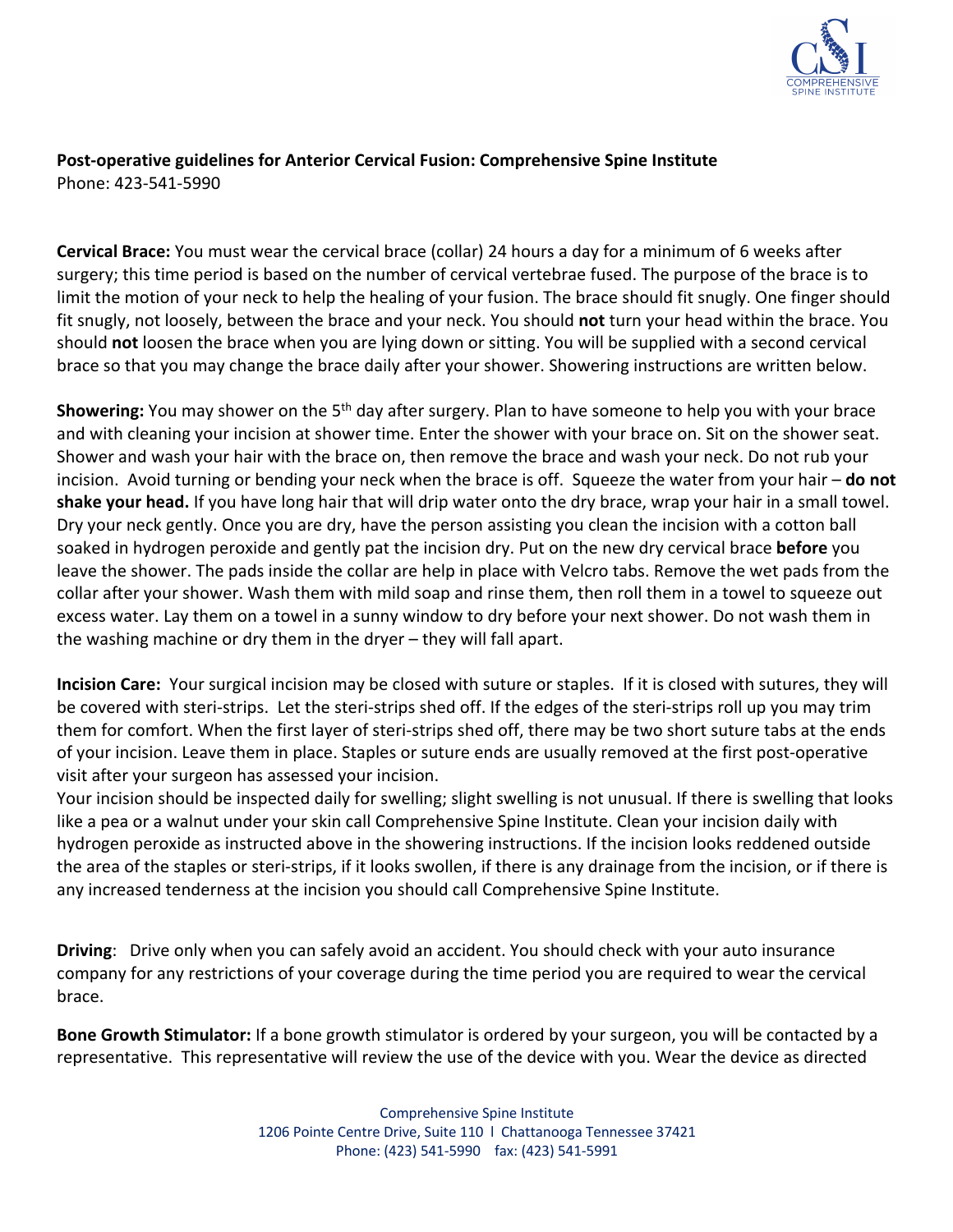

## **Post-operative guidelines for Anterior Cervical Fusion: Comprehensive Spine Institute**

Phone: 423-541-5990

**Preventing Blood Clots**: During surgery TED hose (white elastic stockings) and sequential compression leggings will be placed on your legs. Once you go home you may stop wearing the TED hose when you are up and walking around. On days when you are less active you should wear the TED hose. After surgery, to assist in preventing blood clots in your legs, you are to perform ankle exercises ten times, every hour you are awake. To perform ankle exercises first point your toes upward (flex) and then point your toes downward (extend). It is important that you continue to perform these exercises while you are less active at home.

**Swallowing/Breathing:** After surgery you may have the sensation that there is something in your throat after you swallow. This is normal and usually will subside after a few weeks. Eating soft foods, in small well-chewed bites, will help decrease this sensation. Having a glass of water nearby when you eat is advised. Use of a bendable straw makes drinking fluids much easier while you are wearing the cervical brace. If you have any difficulty breathing while in the hospital you need to push the nurse call button **immediately.** If you have any difficulty breathing after you are home you need to call 911 or go to the closest emergency room for **immediate** evaluation.

**Activity:** For the first several days after hospital discharge, plan to stay home. You may walk around the house and outside for short distances. Advance your activity slowly. Remember – your body is using its energy to **heal**. You can expect to have less stamina than you usually have for a few weeks. There is a direct relationship between activity and pain. If you are too active you will have increased fatigue and pain.

**Lifting restrictions:** You may not lift more than 15 pounds for the first 6 weeks after surgery, and not more than 30 pounds from the 6th to the 12th weeks after surgery. For reference - a gallon of milk weighs 8 pounds.

**Follow-up appointment**: In most cases your follow-up appointment will be made at the time of your pre-op surgery conference. If not, call our office on the day you come home from the hospital to make a follow-up appointment.

**Medication**: In most instances you will receive a prescription for your post-op medications at your preoperative conference. Take these medications as prescribed. Narcotic pain medication and muscle relaxers will be prescribed for a specific limited time frame after surgery.

 If you need a refill of medication please call the office and leave a voice message for Tennova Spine Specialist staff. Please remember to leave your pharmacy phone number, street address and zip code. This information is on the prescription bottle. Please call 2 days **before** you run out of medication or, if it is nearing the end of the week, call on or before Thursday. Medications will only be refilled Monday thru Thursday. The on-call doctor and the weekend call doctor will not phone in medications.

 As your pain decreases you may take Tylenol in between doses of your prescription medication. Do not exceed more than a total of 4000 mg of Tylenol daily, including the amount in your prescription medication. (For example if your prescription is 5/500 each tablet contains 5 mg of narcotic medication and 500 mg of Tylenol).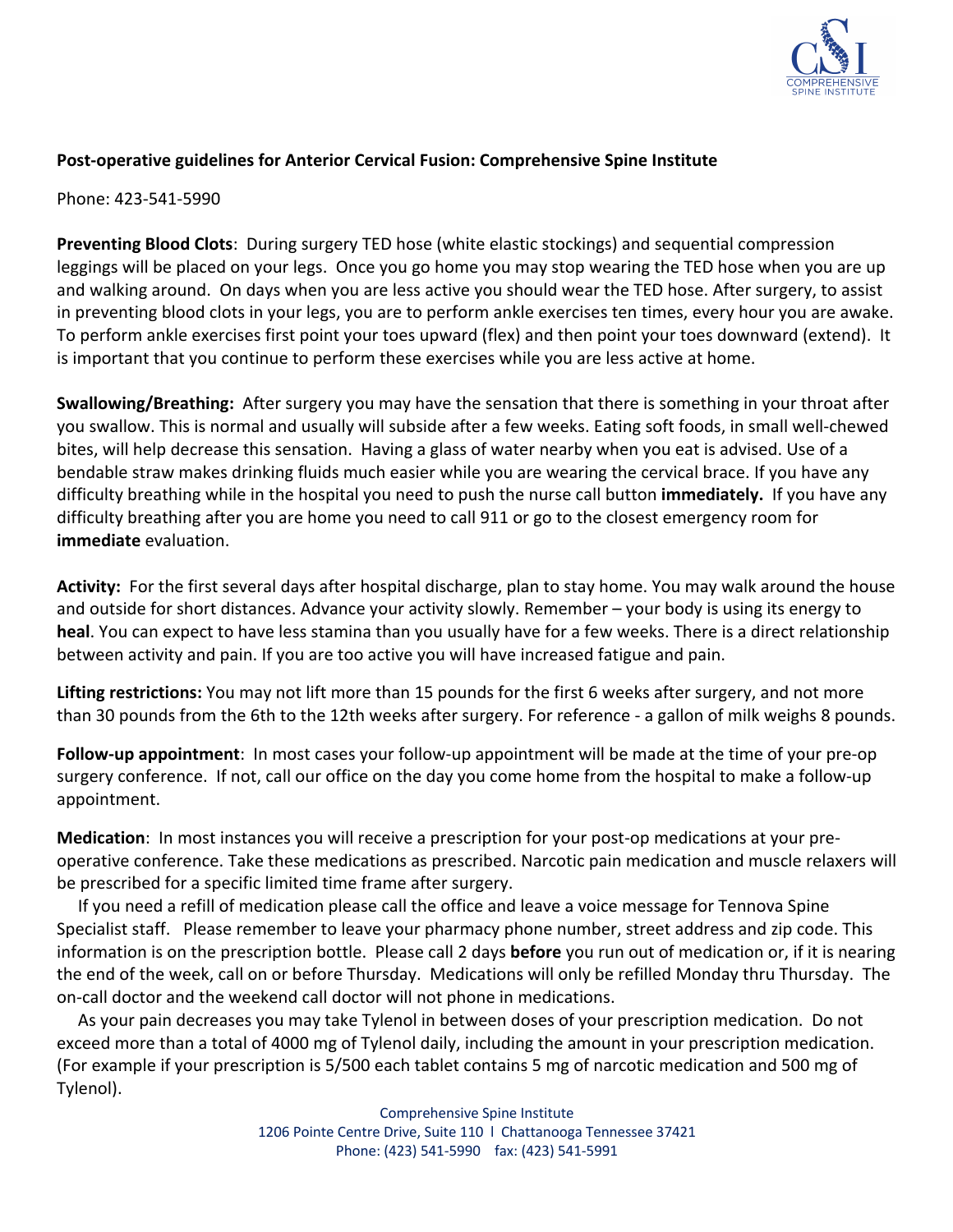

#### **Post-operative guidelines for Anterior Cervical Fusion: Comprehensive Spine Institute**  Phone: 423-541-5990

**Medication – continued:**

 Use of narcotic pain medications may result in constipation. During your hospitalization your surgeon prescribes Colace (Ducosate Sodium), a stool softener. You should use Colace after you come home from the hospital for as long as you are taking narcotic medications. It is available over the counter; take it according to the package instructions. Remember to drink plenty of fluids and eat fiber in your diet, such as prunes, to help maintain normal bowel function.

 You should not take NSAID medications for 3 months after your surgery. These include, but are not limited to, Celebrex, Mobic, Relafen, Voltaren, Motrin, Ibuprofen, Naproxen, or Aleve. If you are unsure if a medication is an NSAID ask your pharmacist.

**Calcium:** It is important to have an adequate Calcium intake. If you do not drink three glasses of milk a day or the equivalent in other dairy products you should take a Calcium supplement, normally 600 mg twice a day. You must have an adequate Vitamin D intake, 400 i.u. daily, to absorb Calcium. Calcium supplements are available over the counter which include Vitamin D.

**Diet**: You need to eat a balanced diet to have the nutrients required to heal. After surgery is not the time to go on a weight reducing diet. It is important to maintain good nutrition. If you are not eating well you need to supplement your nutrition with drinks such as Ensure.

**Work**: The time you are off work will depend on the work you do. If your work does not require lifting more than the limitations listed above under "Activity" you might be able return to work with restrictions. Discuss this with your surgeon at your post-op appointment.

**Disability Forms:** If you have work related disability forms to be completed, you may deliver, mail or fax them to this office. In some cases, there will be a charge for completion of these forms**.** It will take 5-7 business days for the forms to be completed and faxed to your insurance carrier, so please plan ahead.

**Smoking**: Use of nicotine containing products including cigarettes, cigars, pipe tobacco, chewing tobacco, snuff and nicotine patches has been shown to decrease bone healing and increase your risk of infection. You should stop the use of nicotine products. Other health benefits have also been shown to result from stopping nicotine use.

**Antibiotic treatment**: After your fusion you will need to take antibiotics before any dental or invasive medical procedures for the rest of your life. The dentist or physician performing these procedures prescribes this medication. We have provided a protocol for antibiotics for reference. We advise you provide this protocol to your primary care physician and your dentist for your chart. If you require another copy of the protocol in the future please contact Comprehensive Spine Institute.

**Questions**: If you have any questions or concerns, please do not hesitate to call Comprehensive Spine Institute at 423-541-5990

> Comprehensive Spine Institute 1206 Pointe Centre Drive, Suite 110 l Chattanooga Tennessee 37421 Phone: (423) 541-5990 fax: (423) 541-5991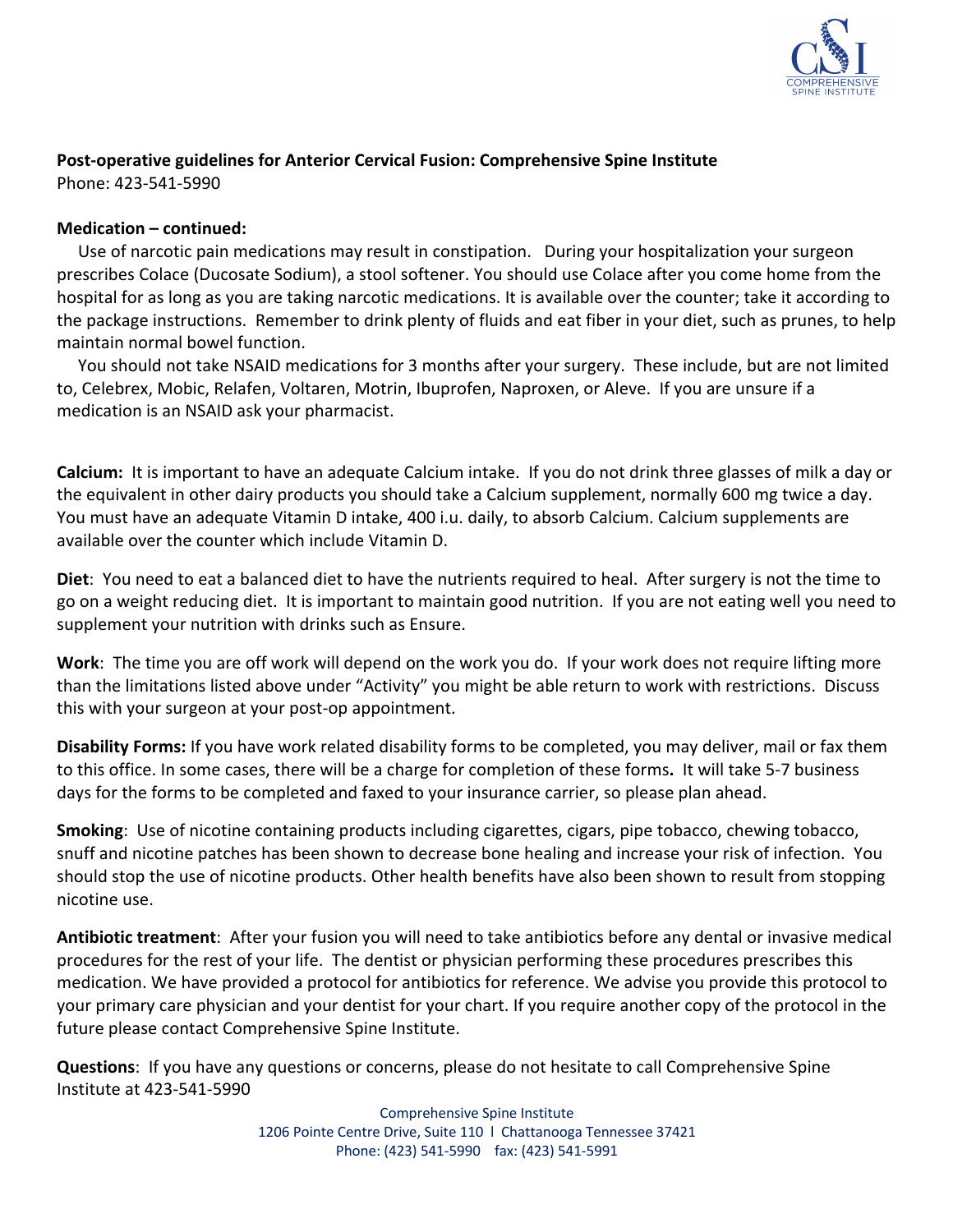

*(revised: 07/06/2019 ajo)*

#### **Antibiotic Prophylactic Regimens Recommended for Dental and Other Invasive Procedures**

| <b>Situation</b>                                                           | <b>Agent</b>                              | Regimen-single dose 30 to 60 minutes prior to procedure |                                  |                               |
|----------------------------------------------------------------------------|-------------------------------------------|---------------------------------------------------------|----------------------------------|-------------------------------|
|                                                                            |                                           |                                                         | <b>Adults</b>                    | Children                      |
| Oral                                                                       | Amoxicillin<br>Ampicillin                 |                                                         | 2 <sub>gm</sub><br>2 g IM or IV  | 50 mg/kg<br>50 mg/kg IM or IV |
|                                                                            | <b>OR</b>                                 |                                                         |                                  |                               |
| Unable to take<br><b>Oral Medication</b>                                   | Cefazolin or<br>Ceftriaxone               |                                                         | 1g IM or IV                      | 50 mg/kg IM or IV             |
| <b>Allergic to Penicillins</b><br>Or Ampicillin                            | Cephalexin**~<br><b>OR</b><br>Clindamycin |                                                         | 2g<br>600 mg                     | 50 mg/kg<br>20 mg/kg          |
| Oral Regimen                                                               | <b>OR</b>                                 |                                                         |                                  |                               |
|                                                                            | Azithromycin or<br>Clarithromycin         |                                                         | 500 <sub>mg</sub>                | 15 mg/kg                      |
| <b>Allergic to Penicillins</b><br>Or Ampicillin and<br>Unable to take Oral | Cefazolin or<br>Ceftriaxone~              |                                                         | 1g IM or IV                      | 50 mg/kg IM or IV             |
| Medication                                                                 | <b>OR</b>                                 |                                                         |                                  |                               |
|                                                                            | Clindamycin                               |                                                         | 600 mg IM or IV20 mg/kg IM or IV |                               |

\*IM-Intramuscular

\*IV- Intravenous

\*\*Or other first or second generation oral cephalosporin in equivalent adult or pediatric dosage

~Cephalosporins should not be used in an individual with a history of anaphylaxis, angioedema urticaria with penicillins or ampicillin.

> Comprehensive Spine Institute 1206 Pointe Centre Drive, Suite 110 l Chattanooga Tennessee 37421 Phone: (423) 541-5990 fax: (423) 541-5991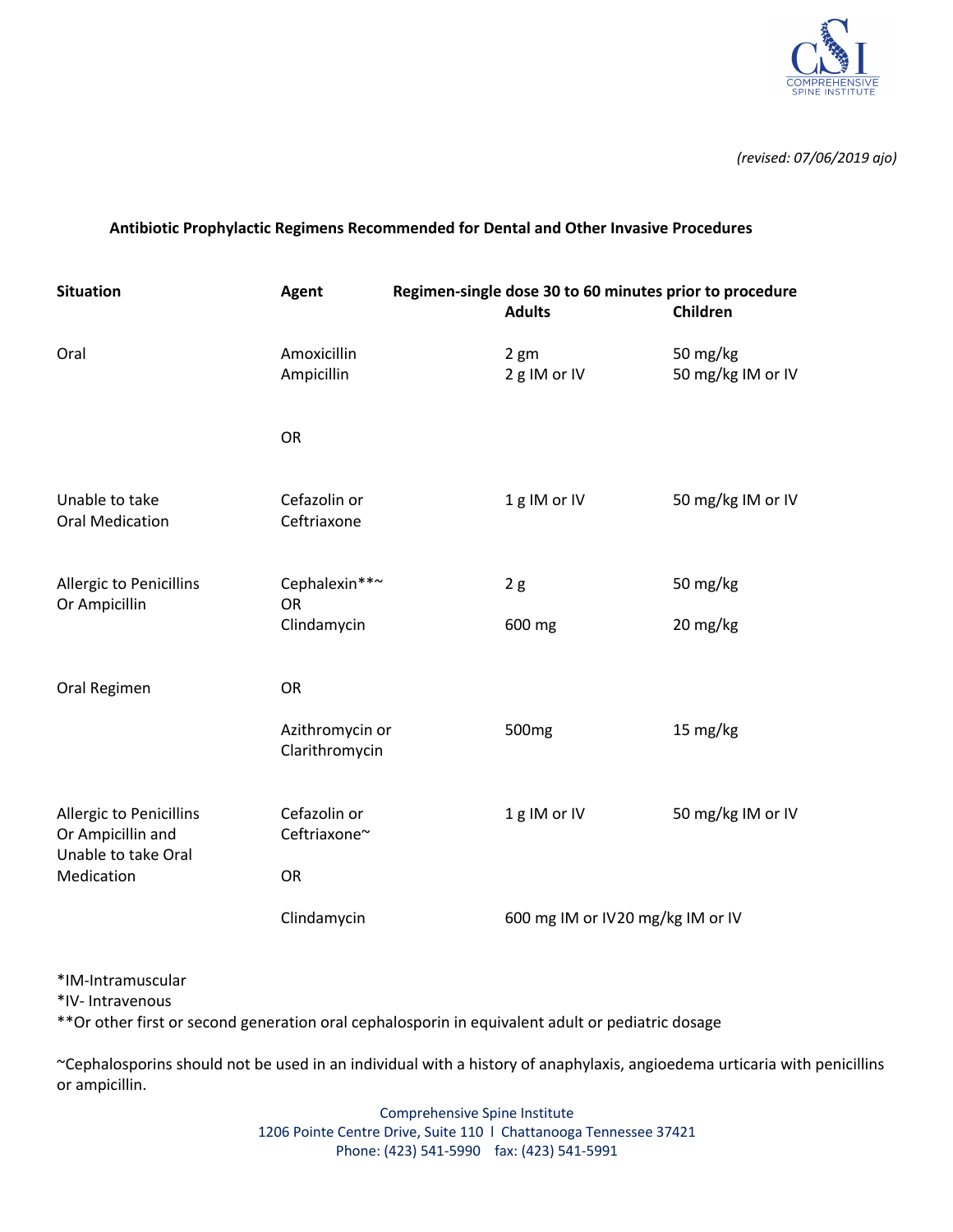

**Tracheal/Esophageal Traction Exercise Comprehensive Spine Institute** Phone: 423-541-5990



1. To relax the soft tissue around the trachea and the esophageal sheath, use your right thumb to softly and gradually push the right part of the thyroid cartilage to the other side.

2. After relaxation, push the thyroid cartilage from right to left at least 1 cm across the midline of the neck.

3. Perform the exercise twice per day (15 counts each time) until surgery. You may resume the exercise post operatively when cleared by your surgeon.

Question: If you have any questions or concerns, please do not hesitate to call Comprehensive Spine Institute 423-541-5990